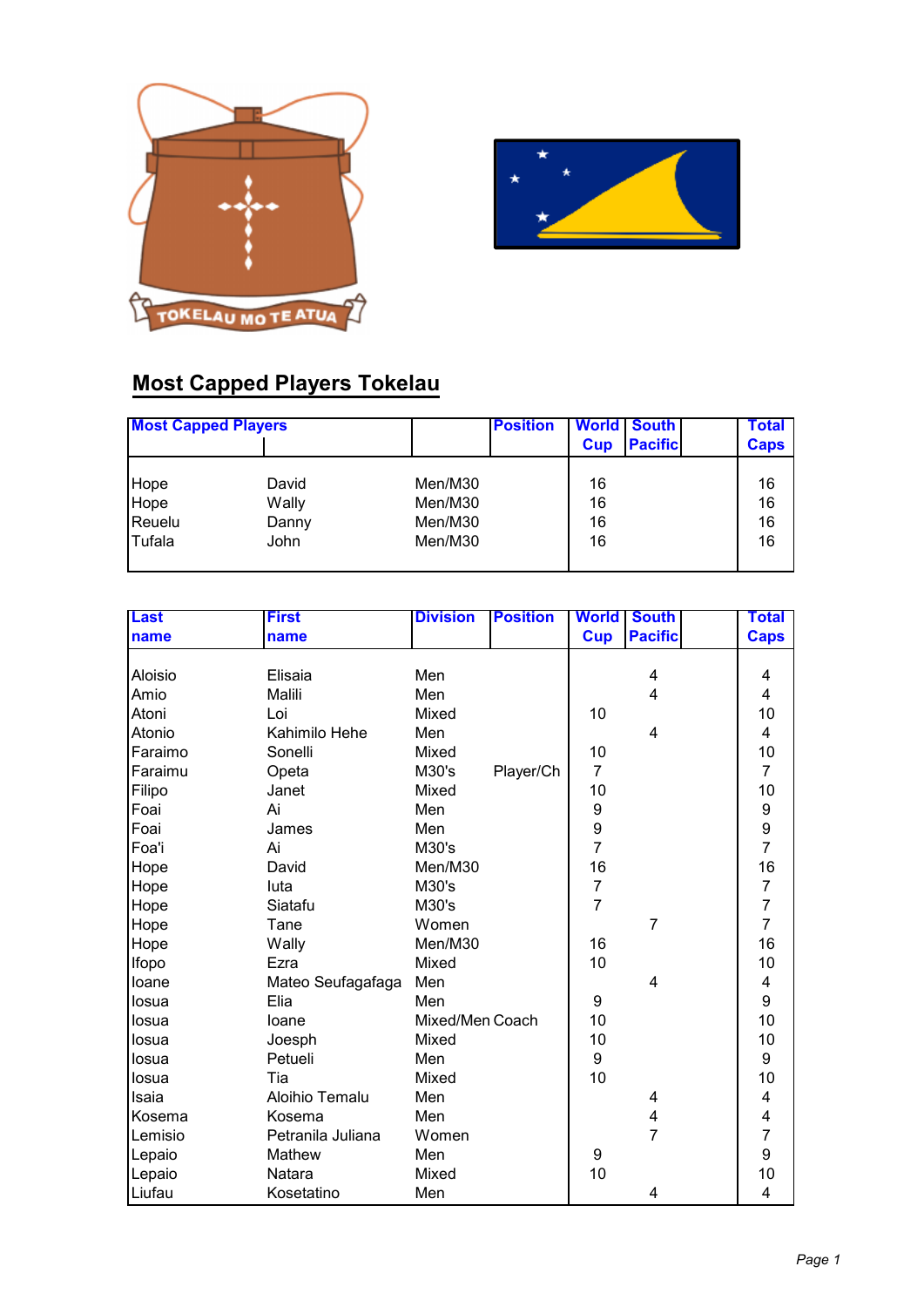| <b>Last</b>   | <b>First</b>    | <b>Division</b> | <b>Position</b> | <b>World</b>   | <b>South</b>            | <b>Total</b>            |
|---------------|-----------------|-----------------|-----------------|----------------|-------------------------|-------------------------|
| name          | name            |                 |                 | <b>Cup</b>     | <b>Pacific</b>          | <b>Caps</b>             |
| Maiava        | Litia           | Women           |                 |                | 7                       | 7                       |
| Mauganai      | Pisi            | M30's           |                 | $\overline{7}$ |                         | $\overline{7}$          |
| Mika          | Lesia           | Women           |                 |                | $\overline{7}$          | $\overline{7}$          |
| Mika          | Semisi Faleasiu | Men             |                 |                | 4                       | 4                       |
| Niua          | Suzanne Marie   | Women           |                 |                | $\overline{7}$          | $\overline{7}$          |
| O'Brien       | Christina       | Mixed           |                 | 10             |                         | 10                      |
| Olsen         | Dallas          | M30's           | Mgr             | $\overline{7}$ |                         | $\overline{7}$          |
| Patelesio     | Dawn            | Mixed           |                 | 10             |                         | 10                      |
| Peau          | Peni            | Men             |                 | 9              |                         | $\boldsymbol{9}$        |
| Pelasio       | Samu Charlie    | Men             |                 |                | 4                       | $\overline{\mathbf{4}}$ |
| Peleni        | Sulia Tausese   | Women           |                 |                | $\overline{7}$          | $\overline{7}$          |
| Peleti        | Francis         | Mixed           |                 | 10             |                         | 10                      |
| Pereira       | Lionel          | Men             |                 | 9              |                         | 9                       |
| Pereira       | Ron             | M30's           |                 | $\overline{7}$ |                         | $\overline{7}$          |
| Perez         | Elisapeta       | Women           |                 |                | $\overline{7}$          | $\overline{7}$          |
| Perez         | Joe             | Mixed           |                 | 10             |                         | 10                      |
| Perez         | Tovio           | Men             |                 |                | 4                       | $\overline{4}$          |
| Reuelu        | Danny           | Men/M30         |                 | 16             |                         | 16                      |
| Reuelu        | Fred            | Men             |                 | 9              |                         | 9                       |
| Reuelu        | <b>Mark</b>     | Mixed           |                 | 10             |                         | 10                      |
| Reuelu        | Zechariah       | M30's           |                 | $\overline{7}$ |                         | $\overline{7}$          |
| Samoa         | Roderick        | Men             |                 | 9              |                         | 9                       |
| Simi          | Nadia Aoga      | Women           |                 |                | $\overline{7}$          | $\overline{7}$          |
| Sosene        | Etuati Tautahi  | Men             |                 |                | $\overline{\mathbf{4}}$ | 4                       |
| Tauti         | Mikaele         | Men             |                 |                | 4                       | 4                       |
| Toala         | Soli            | Women           |                 |                | $\overline{7}$          | $\overline{7}$          |
| Toloa         | Matagofie       | Women           |                 |                | $\overline{7}$          | $\overline{7}$          |
| Toloa         | Nuanua          | Women           |                 |                | $\overline{7}$          | $\overline{7}$          |
| <b>Trisky</b> | Tala            | Men             |                 | 9              |                         | 9                       |
| Tufala        | John            | Men/M30         |                 | 16             |                         | 16                      |
| Tuuga         | Ryan            | Mixed           |                 | 10             |                         | 10                      |
| Vavasa        | Veronica        | Mixed           |                 | 10             |                         | 10                      |
| Vavega        | Vavega          | Men             |                 |                | 4                       | $\overline{\mathbf{4}}$ |
| Wright        | losefo          | Men             |                 |                | $\overline{\mathbf{4}}$ | $\overline{4}$          |
|               |                 |                 |                 |                |                         |                         |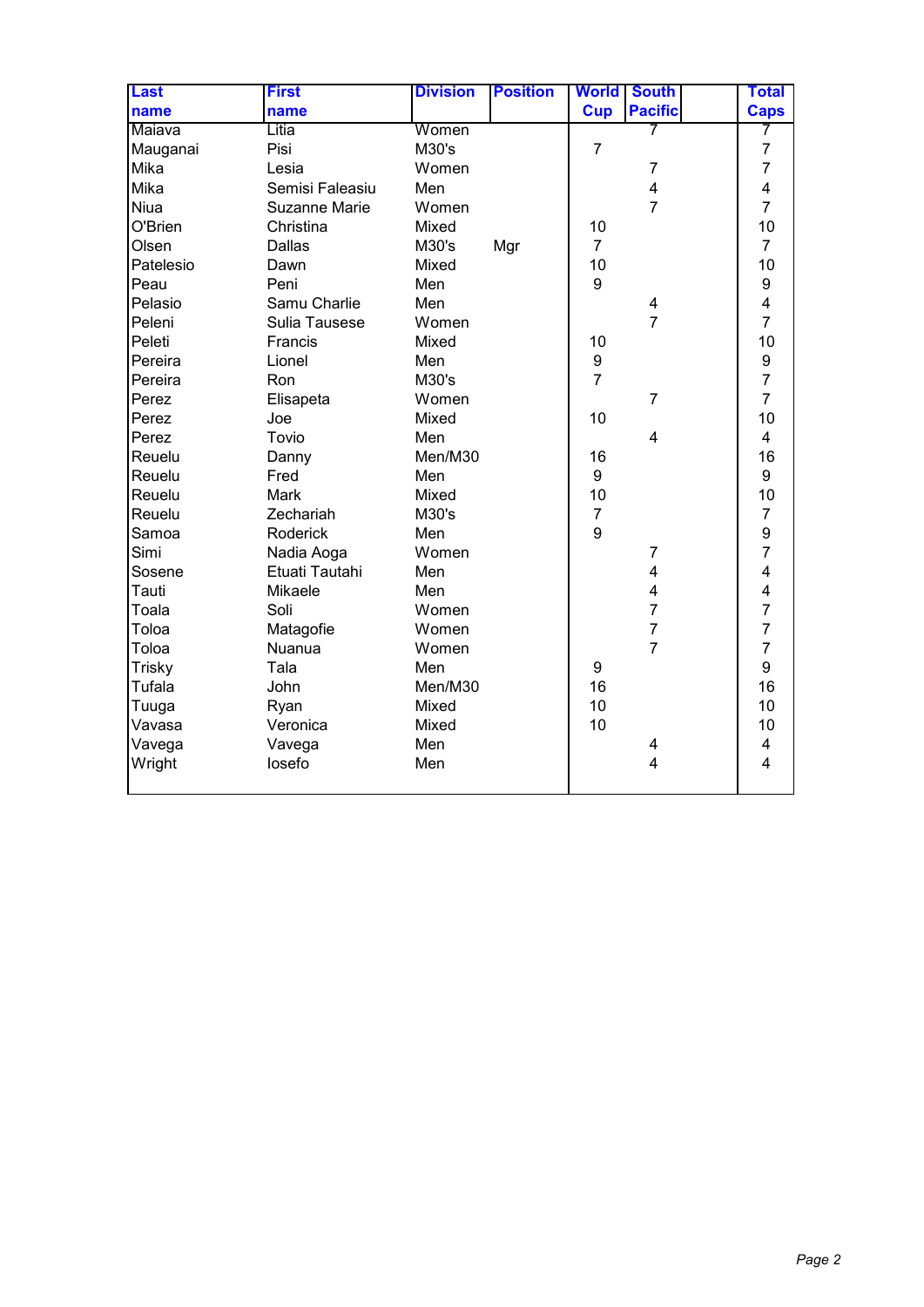## **World Cup Caps -TOKELAU**

1991 - New Zealand - Men Women, Mixed, M30, W27, M35

1995 - USA - Men Women, Mixed, M30, W27, M35

1997 - Australia - Men30, Women30, Mixed30, Men35, Men40

1999 - Australia - Men, Women, Mixed

1999 - Australia - Men30, Women30, Mixed30, Men35, Men40

| <b>Most World Cup Representatives</b> |         |   |      |      |
|---------------------------------------|---------|---|------|------|
|                                       |         |   |      |      |
| David                                 | Men/M30 | 9 |      | 16   |
| Wally                                 | Men/M30 | 9 |      | 16   |
| Danny                                 | Men/M30 | 9 |      | 16   |
| John                                  | Men/M30 | 9 |      | 16   |
|                                       |         |   | 1991 | 1999 |

| Last          | First     | <b>Division</b> | <b>Position</b> | 1991           | 1999           | <b>Total</b>   |
|---------------|-----------|-----------------|-----------------|----------------|----------------|----------------|
| name          | name      |                 |                 |                |                | <b>Caps</b>    |
|               |           |                 |                 |                |                |                |
| Atoni         | Loi       | Mixed           |                 | 10             |                | 10             |
| Faraimo       | Sonelli   | Mixed           |                 | 10             |                | 10             |
| Faraimu       | Opeta     | M30's           | Player/Ch       | $\overline{7}$ |                | $\overline{7}$ |
| Filipo        | Janet     | Mixed           |                 | 10             |                | 10             |
| Foai          | Ai        | Men             |                 | 9              |                | 9              |
| Foai          | James     | Men             |                 | 9              |                | 9              |
| Foa'i         | Ai        | M30's           |                 | $\overline{7}$ |                | $\overline{7}$ |
| Hope          | David     | Men/M30         |                 | 9              | $\overline{7}$ | 16             |
| Hope          | luta      | M30's           |                 | $\overline{7}$ |                | $\overline{7}$ |
| Hope          | Siatafu   | M30's           |                 | $\overline{7}$ |                | $\overline{7}$ |
| Hope          | Wally     | Men/M30         |                 | 9              | 7              | 16             |
| Ifopo         | Ezra      | Mixed           |                 | 10             |                | 10             |
| losua         | Elia      | Men             |                 | 9              |                | 9              |
| losua         | loane     | Mixed/Men       | Coach           | 10             |                | 10             |
| losua         | Joesph    | Mixed           |                 | 10             |                | 10             |
| losua         | Petueli   | Men             |                 | 9              |                | 9              |
| losua         | Tia       | Mixed           |                 | 10             |                | 10             |
| Lepaio        | Mathew    | Men             |                 | 9              |                | 9              |
| Lepaio        | Natara    | Mixed           |                 | 10             |                | 10             |
| Mauganai      | Pisi      | M30's           |                 | $\overline{7}$ |                | $\overline{7}$ |
| O'Brien       | Christina | Mixed           |                 | 10             |                | 10             |
| Olsen         | Dallas    | M30's           | Mgr             | $\overline{7}$ |                | 7              |
| Patelesio     | Dawn      | Mixed           |                 | 10             |                | 10             |
| Peau          | Peni      | Men             |                 | 9              |                | 9              |
| Peleti        | Francis   | Mixed           |                 | 10             |                | 10             |
| Pereira       | Lionel    | Men             |                 | 9              |                | 9              |
| Pereira       | Ron       | M30's           |                 | $\overline{7}$ |                | $\overline{7}$ |
| Perez         | Joe       | Mixed           |                 | 10             |                | 10             |
| Reuelu        | Danny     | Men/M30         |                 | 9              | 7              | 16             |
| Reuelu        | Fred      | Men             |                 | 9              |                | 9              |
| Reuelu        | Mark      | Mixed           |                 | 10             |                | 10             |
| Reuelu        | Zechariah | M30's           |                 | $\overline{7}$ |                | $\overline{7}$ |
| Samoa         | Roderick  | Men             |                 | 9              |                | 9              |
| <b>Trisky</b> | Tala      | Men             |                 | 9              |                | 9              |
| Tufala        | John      | Men/M30         |                 | 9              | $\overline{7}$ | 16             |
| Tuuga         | Ryan      | Mixed           |                 | 10             |                | 10             |
| Vavasa        | Veronica  | Mixed           |                 | 10             |                | 10             |
|               |           |                 |                 |                |                |                |